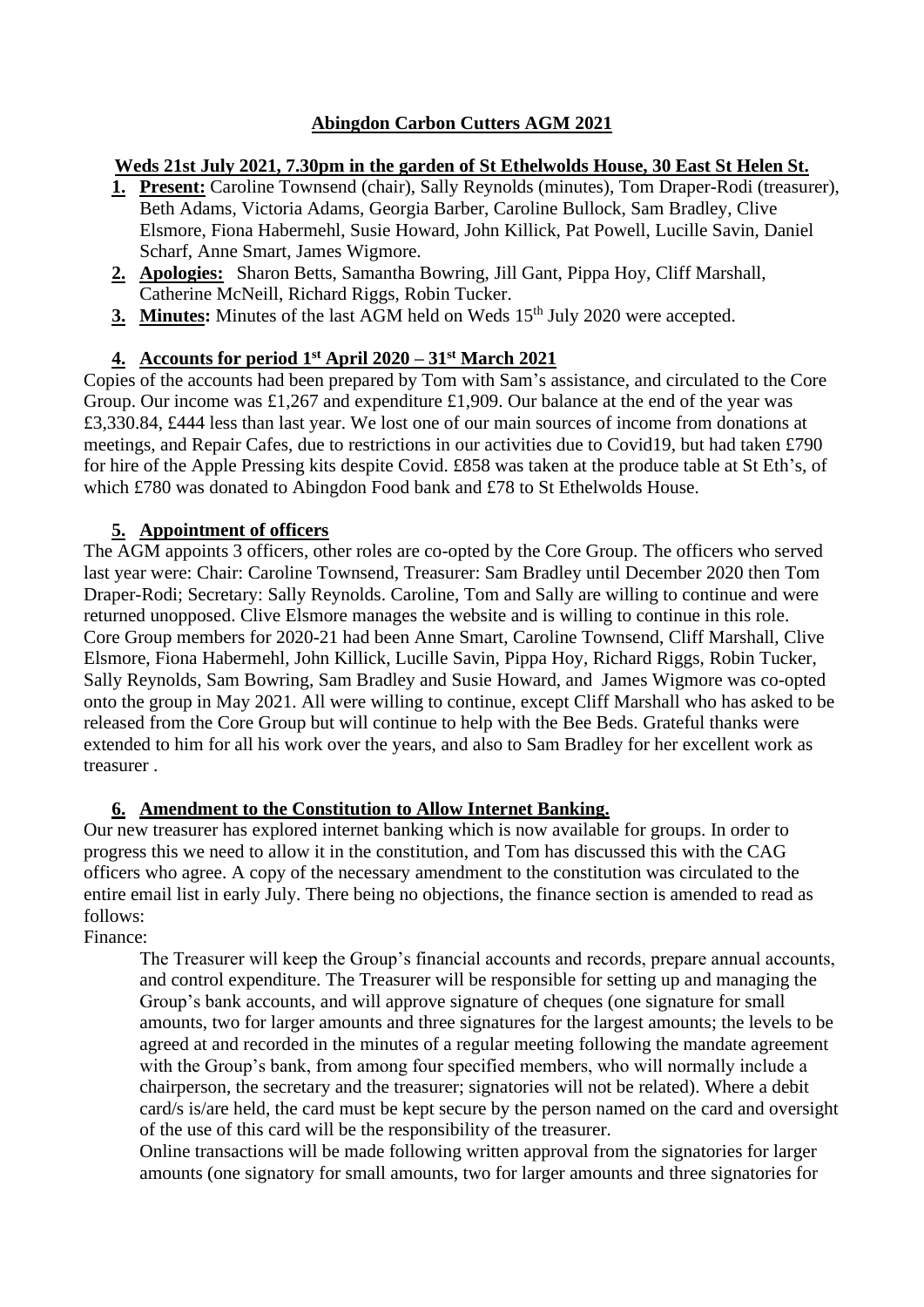the largest amounts; the levels to be agreed at and recorded in the minutes of a regular meeting), normally via an e-mail with the invoice attached. The treasurer is also responsible for providing annual accounts to the Oxfordshire CAG Project.

We also agree to amend the aim of our constitution, substituting "climate breakdown" for climate change, to read "To work to reduce the carbon footprint of Abingdon-on-Thames in response to climate breakdown and to prepare for the challenge of 'peak oil'." A suggestion was made that "Climate chaos" would be more appropriate, and also that the quorum for an AGM should be increased from 3 members to at least 7: both these suggested amendments can be brought to next year's AGM.

## **7. Annual Summary of Activity June 2020 - 2021**

Caroline presented a written review of the year (attached below). This was warmly welcomed, with the addition of several names, and the alteration of Oxford Food Bank to its current name of "Oxford Food Hub" (it is not a Food Bank as such but supplies Food Banks).

## **8. Introduction of group co-ordinators for current subgroups.**

Pat Powell represented Edible Abingdon in the absence of Sharon Betts who had written a very full report for the annual summary. Susie Howard talked about all the activities of the Food Group, who are willing to provide the café element of Repair Cafes when they restart. Anne Smart represented Abingdon Cuts Plastic, flagging up a Zero Waste coffee shop on  $25<sup>th</sup>$  September under the arches of the Museum as part of the Great Big Green Week event. Anne is due to visit takeaway cafes in Abingdon with the mayor, Cheryl Briggs. There will be another River and River-bank clean-up in October, and the "Attitudes to Littering" survey is getting plenty of respondents. James Wigmore of Abingdon Liveable Streets mentioned the trial of a cycle lane over Abingdon Bridge which is due to start today. Caroline and Lucille represented the Trees Group which is still waiting to hear about the Vale Tree-planting policy.

## **9. Ideas for the "One Planet Abingdon" Climate Emergency Centre visioning meeting.**

This is tomorrow night, 7.30pm at the statue of Queen Victoria in Abbey Gardens, and is to agree the basic aims of the CEC. The Mousehole Café has been officially offered to the CEC with immediate effect. John Killick, Clive Elsmore and Susie Howard plan to attend the meeting. ACC is a partner of the CEC and we discussed offering the following possible ways of using the space (Sally to email these ideas to Michel and Sue Davies and Michelle):

- 1. A weekly repair café presence with 1 or 2 repairers
- 2. A stand about Cosy Homes, possibly with a model of house showing possible retrofitting measures.
- 3. A Powerpoint on plastic pollution and what we can do to reduce it.
- 4. Apple pressing in October if there is a suitable space, access and flooring.
- 5. Bike mending under the arches
- 6. Homemade cakes for events or just for visitors
- 7. Sewing skills workshops/skillshare.
- 8. A display board or boards with pictures of ACC activities and info on why we do them.
- 9. Loan of our wooden A-frame and manufacture of more A-frames if needed.

**Date of Next Core Group Meeting:** Weds 1st September, 7.30pm either in St Ethelwolds garden or on Zoom.

**Next ACC open meeting:** Weds 15<sup>th</sup> September, Chris Church on COP26.

**Next AGM - 3 rd Wednesday in June or July 2022**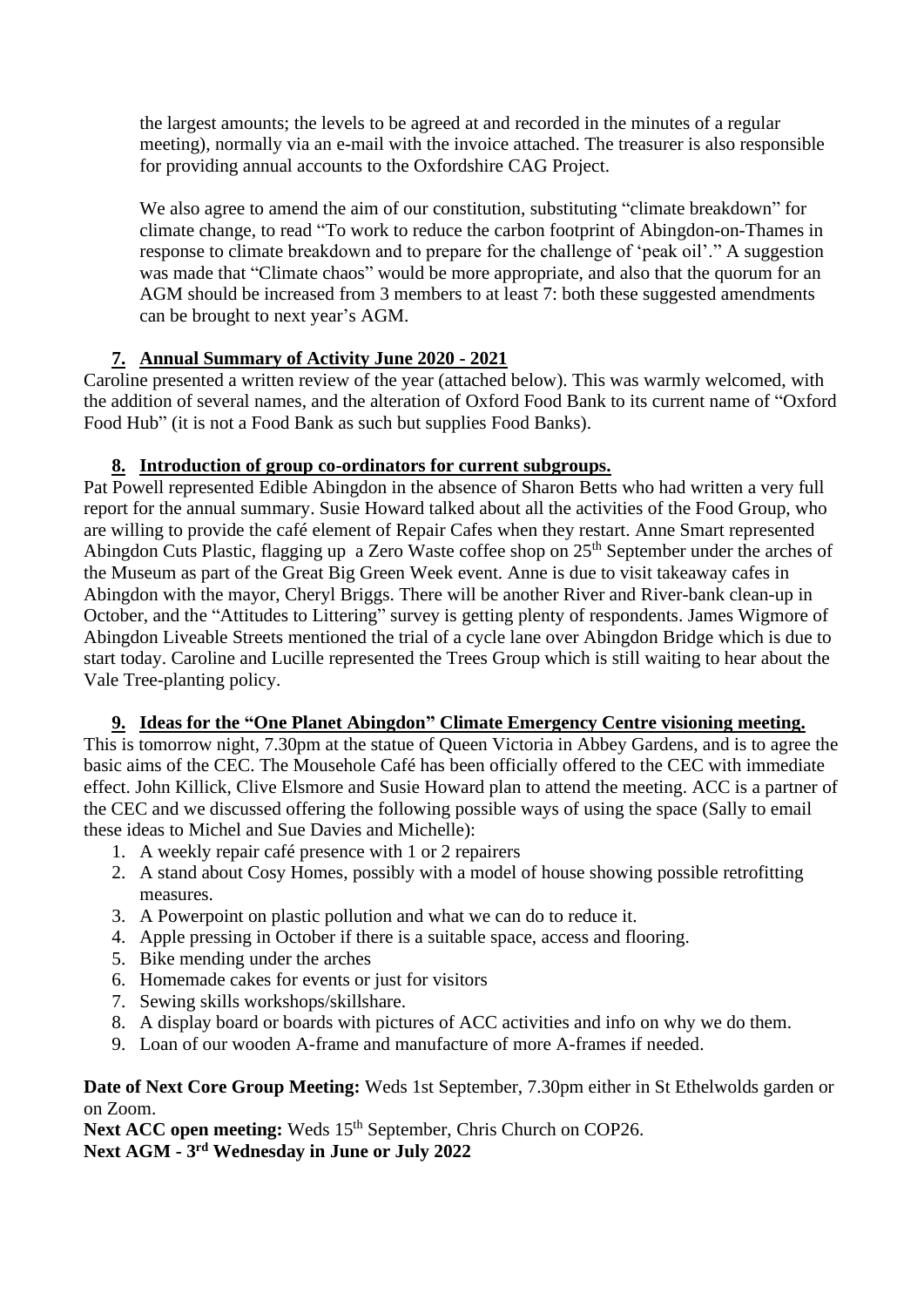Meeting closed at 9 pm SR 21.7.21 Attachments:

- 1. Annual Summary of Activity
- 2. Treasurer's summary & analysis

#### **ACC Annual Summary of Activity June 2020 –June 2021**

Welcome to the AGM. We had our activities curtailed by COVID to some extent from June to March 2021, but held our regular core and wonderful monthly talk meetings. In the spring we rose like a phoenix from the ashes to host a range of face-to-face activities:

- In May we had four events: plants and seedlings event with XR, River & river-bank clean-up, Repair café for bicycles and tools and a Zero-waste Refill event
- In June, we helped organise Climate Hustings and visited a Tiny Forest

Tom also sorted our Insurance for Repair Café with Mid-Cornwall – all covered by the CAG

#### **Edible Abingdon** *(Petra, Pat, Sally, Linda, Julie, Janet, Sharon & occasionally Anne B & Sheila)*

We have managed to keep the three Edible Abingdon sites going over the past year despite the various lockdowns and limits on the numbers of people who were able to meet. Being an outdoor activity certainly helped as we could garden at a safe distance whilst still being able to chat, usually about something plant related.

#### Kiosk Beds

The red currant bushes produced some fruit this year for the first time and hopefully the fig will also bear some fruit too. The fruit bushes seem to grow really well in these beds and we have talked about perhaps planting various other types of fruiting bushes or even small trees or even a mini-forest garden

However the strawberry plants and some herbs planted this spring were 'vandalized' we think by the ever increasing numbers of geese and their offspring. We've recently erected a low wire fence around each of the beds to see if this will prevent anymore losses. So far the beans, tomatoes, courgettes etc planted have survived and with all the rain we've had, they should be productive.

In the raised beds some herbs have been planted along with trailing tomatoes and some salad leaves.

Several people living/visiting on boats who are moored at the Abbey Meadows have made positive comments about the beds and have made use of the herbs and other crops.

#### Abbey Gardens

Last autumn we built a 'Bug Hotel' out of some old pallets, bricks, broken pots, twigs, pine cones, in fact anything which might tempt some invertebrates or other creatures to make a home. This has become a popular feature especially with many children and a good way to talk to people about providing habitats in their gardens for wildlife.

This spring we built two archways out of hazel poles which we are growing various climbing beans & cucumber up. This meant there was extra space to grow other herbs, veg & flowers for pollinators. The bed is now full of lots of different crops, showing what a variety of things you can grow in even a small space.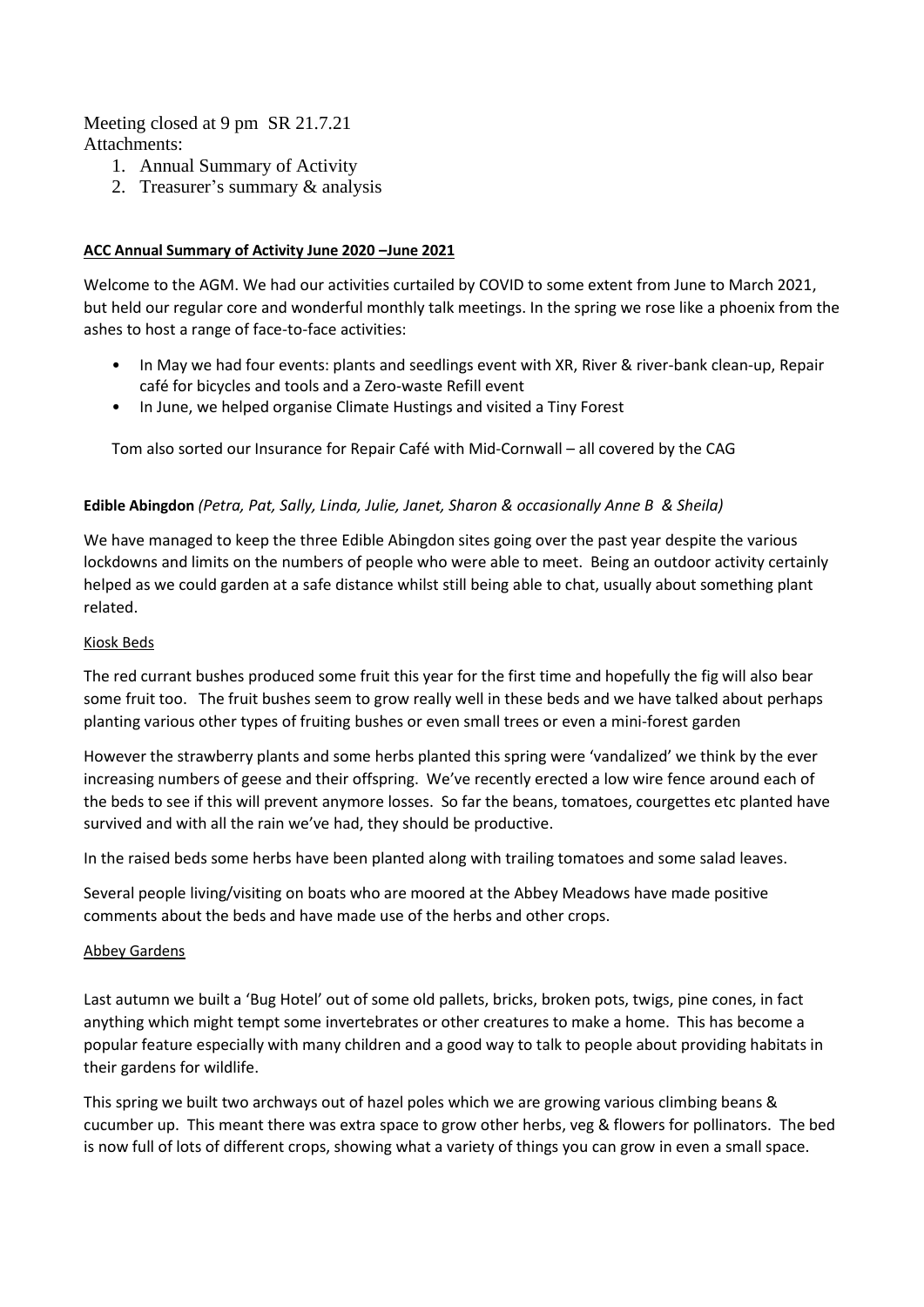When the volunteers are gardening we do get a lot of comments from people passing by and queries about how to grow things or how to use a specific herb. It can feel a bit like Gardeners Question Time but it is a good way to chat to people and let them know how easy it is to grow some of your own food. Overall the feedback is very positive

There has however been one major problem, the large water butt which was installed several years ago has been vandalized several times over the past year or so with the water being emptied and the taps destroyed. As we are dependent upon this as a water supply for the plants, it has been very frustrating. At present we have capped off the tap and are syphoning off water. (We would like to thank Clive Elsmore for the video he sent us showing how this can be done without having to suck on the hosepipe!)

#### Old Station House

In the spring we topped up the old recycling boxes with some peat free growing compost to regenerate the soil in them and have planted a mixture of veg, strawberries, herbs and flowers to grow this year.

When all the plants are growing well and cropping and the flowers in full bloom it is surprising what can be grown in small recycling boxes and what a splash of interest and colour they can give to an otherwise unused area of garden.

#### Wildflower Meadow *(Lucille)*

[naturesigndesign.co.uk](https://www.naturesigndesign.co.uk/) made an A1-sized interpretation sign for the Wildflower Maze on Abbey Meadow, funded by ACC, the Town Council and the CAG. Clive and Lucille installed it. The board has generated a lot of interest in the Maze.

#### **Apple Juicing**

We hired out the apple presses in November and made £619. We spent £64.30 on a pasteuriser

#### **Student Consultancy Teams**

Caroline and Anne hosted a micro-internship in December on how Abingdon residents travel to work. Anne and David are currently hosting a student looking at attitudes to littering.

#### **Food Group** *(Fiona, Anthea, Sally, Susie, Marion and Susanne)*

The Food Group has the table inside the gate of St Eth's for donations of plants and produce, which has raised £95 in June, 10% for St Eth's and 90% for the Food Bank. Susie has been sending the money direct to the Food Bank

#### **Abingdon Cuts Plastic** *(Anne; Chair, Caroline, Marion, David, Jill, Sally Ainslie, Sally Mears, Bendicte.)*

Our group's activities were curtailed because of Covid in the past year, but we still managed to do quite a lot of plastic-cutting We did enough for Surfers Against Sewage to renew Abingdon's status as a Plastic-Free Community for another year from June.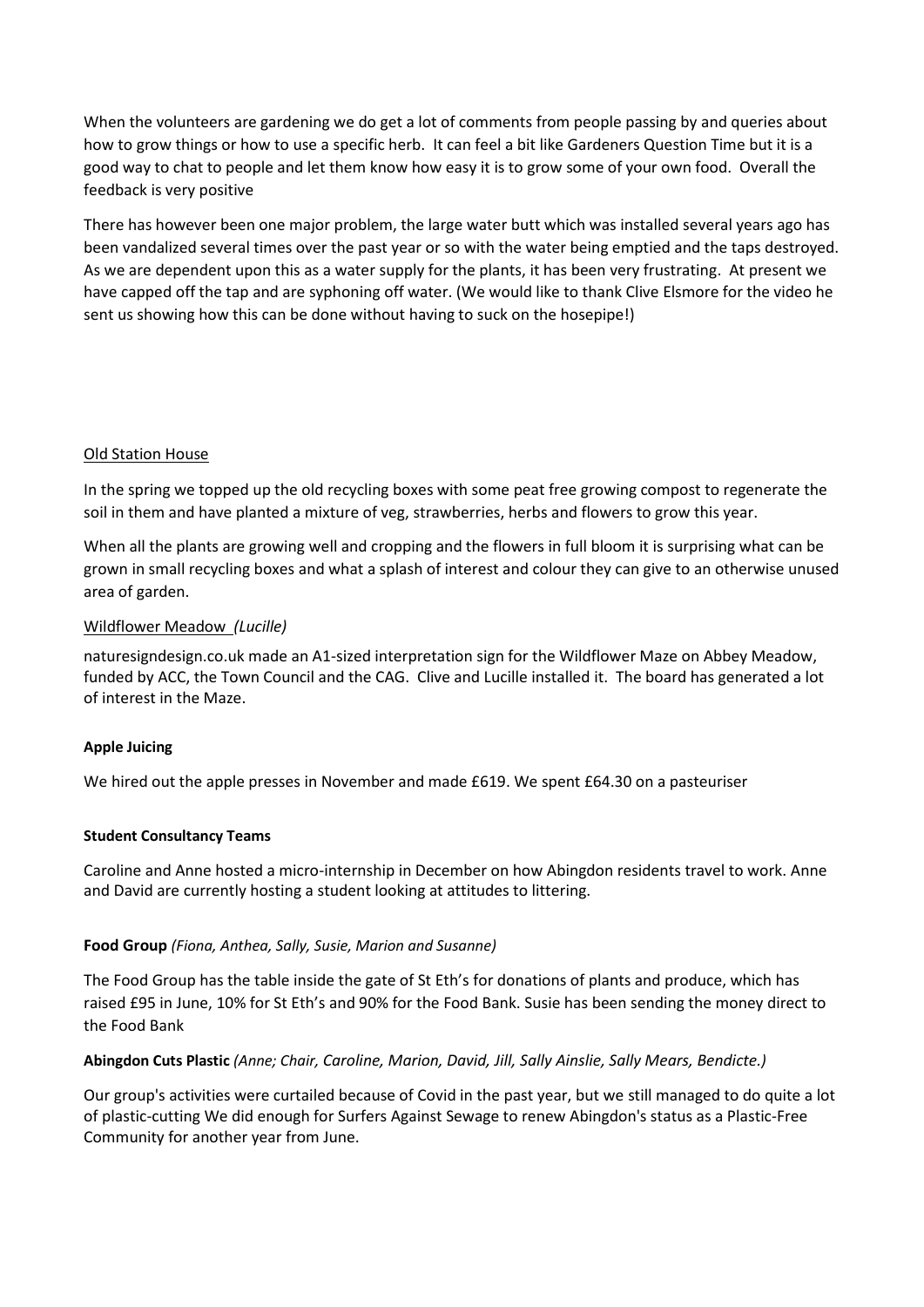Pedal Power became a Plastic-free business Champion, and we have plans to recruit many more Champions and Allies We now have 16 Champions. And we have 25 Allies.

Last December we invited schools to enter a Plastic-Free Christmas decoration competition, with prizes presented by the Mayor Charlie Birks. 5 schools took part, with a total of 39 entries; the children made some lovely artistic decorations.

In January, Anne attended the SAS on-line conference, which had some interesting and inspiring speakers. The CEO of the Boston Tea Party coffee shops in the West Country talked about how his coffee shops avoid single-use plastic, eg by not offering a takeaway cup. Customers either bring their own cup, or buy a reusable one. Later in the year we invited our Plastic-Free Business Champions to a Zoom meeting to discuss the Boston Tea Party approach. Anne visited all local cafes and coffee shops, with Cllr Gabby Barody, Chair of the Green Advisory and Scrutiny Committee.

The Town Council supports our campaign, and now has a town Single-Use Plastics Policy on its website. In May we held a Zero-Waste coffee morning under the arches in the front of the museum; we displayed our new banner, "Reduce, Refill, Reuse". The event was attended by the new Mayor Cheryl Briggs, and Gabby Barody. We gave away 80 reusable cups, some from Oxfam, the Council , and some donated by Waitrose. About 150 people visited the stall, enjoying the cakes and coffee; we collected a total of £120 in donations.

We had a mini river and riverbank clean-up last October, and a bigger one in May, with a total of 47 volunteers, some on the river and some inland. We collected 14 large sacks of rubbish. We are always thinking of ways to encourage people to change their behaviour, and not drop rubbish in the first place. Caroline designed posters for display near bins in the Square and Abbey meadow, and Helen Flynn of Abibinit designed a poster for Facebook.

Recently we have had an Oxford Uni Micro-Internship devising a questionnaire about attitudes to plastic litter and pollution in Abingdon. Another Internship in September, will complete this survey by analysing the responses.

Currently, Andrew Covenay, Town councillor, is writing a plan for plastic-free Abingdon and is keen to work with Abingdon Cuts Plastic.

#### **Repair Café** *(Richard and Susie)*

In the winter, Richard had 12 repairers prepared to do home repairs. 15 repairs were entered into the spreadsheet online, and all 15 were successfully repaired A bike and tools sharpening event was held in May. 8 bikes were fixed.

#### **Trees Group** *(Sally; Secretary, Caroline; Chair, Clive, John, Lucille, Catherine)*

#### VWHDC Land

Caroline, Lucille and Sally met with Andy Egan the new Climate Action Lead (Policy and Programmes) for South Oxfordshire and Vale of White Horse District Councils. He will be writing the Vale tree policy and promised to make sure there is a clear line of command to give permission for planting

Rye Farm meadow: Lucille and John surveyed the land and Lucille made plans to plant 1000 trees in crescent shapes. We wrote and submitted a detailed proposal, safe plan of work and maintenance plan. We also applied for and obtained 420 whips for free from the Woodland Trust. The 420 whips for Rye Farm were planted at Peachcroft Farm by 6 Carbon Cutters on Saturday 7 November with kind permission of the farmer, Bill Homewood

#### Town Council Land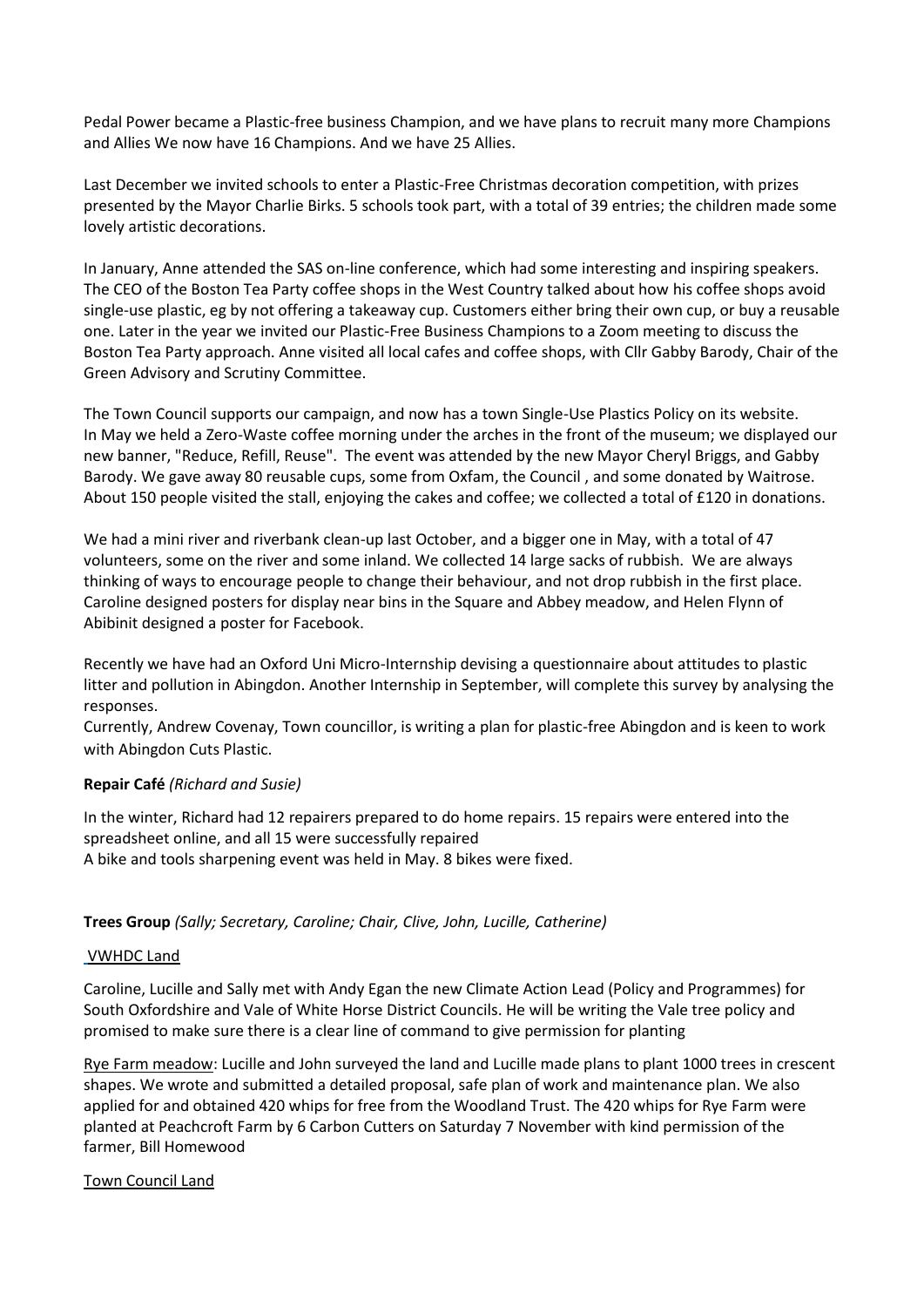#### Boxhill Park:

20 fruit trees, were planted in November with about 15 people, (some Carbon Cutters and some Boxhill residents) assisting Tim Badcock. The trees were staked and protected. We raised £455 from local residents via a Just Giving page which funded 1,500 daffodil bulbs. We also had £135 to spend on wildflower seeds and Some snowdrops were sourced by Lucille. Catherine has created a JustGiving page to raise £1,250 for an interpretation board for the Community Orchard at Boxhill

#### Other Town Council land.

Lucille, John, Caroline and Sally met with Tim Badcock and Nigel Warner the Town Clerk to look at Town Council land. Lucille and John have done a survey of existing trees and plants and will do soil samples after the meadow has been cut in August.

Groups are exploring other areas: VOW Leisure Centre, Orpwood Way near the Ock (John & Lucille have done a site visit to suggest suitable species and Kim will drum up local helpers ), Wildflower verges owned by OCC and cut by VWHDC

We visited a tiny forest in Witney in June; 7 people joined Vicky Gwatkin, Witney Town Councillor and one of the organisers for a tour of this surprisingly impressive site.

#### **Abingdon Liveable Streets** *(Sally, Anne, Caroline, Robin, John, Richard, James)*

Our monthly meetings have continued on Zoom, with an average of 10 group members attending each time. The group comprises some Carbon Cutters, members of local cycling and walking groups, and some Town councillors.

Last summer, Robin compiled the Abingdon Cycling and Walking Plan from the routes which several of us had surveyed. This is a comprehensive and impressive document, which includes suggestions for small and large improvements. The Town Council support the Plan and it is included in the Neighbourhood Plan. The Plan was well received by OCC , who are using it as the basis for an LCWIP (Local Cycling and Walking Infrastructure Plan) for Abingdon.

Last summer's survey into how pupils and students travel to school generated over 830 responses to the questionnaire devised by Caroline. Many young people and parents said they would walk or cycle if the paths were safer. Robin took into consideration the questionnaire results, when compiling his Plan.

In December, an Oxford Uni Micro-Internship looked at how people travel to work in Abingdon. The students, Rachel and Ben wrote a useful report. Of the 214 responses to their questionnaire, 50% said they usually travel to work by car, 23% regularly cycle, and 21% walk. Most of those who responded are concerned about the environment, and more would cycle if routes were safer.

Sustrans organised a trial School Street at St Nicolas Primary School for 6 weeks from 7th June, with the aim of encouraging more children to walk or cycle to school, thereby improving both safety and air quality. Some Carbon Cutters were among the volunteers on the rota each day. We erected barriers to prevent all but essential car users from getting near the school for 45 minutes at the beginning and end of the school day. The trial has been successful, with many more positive than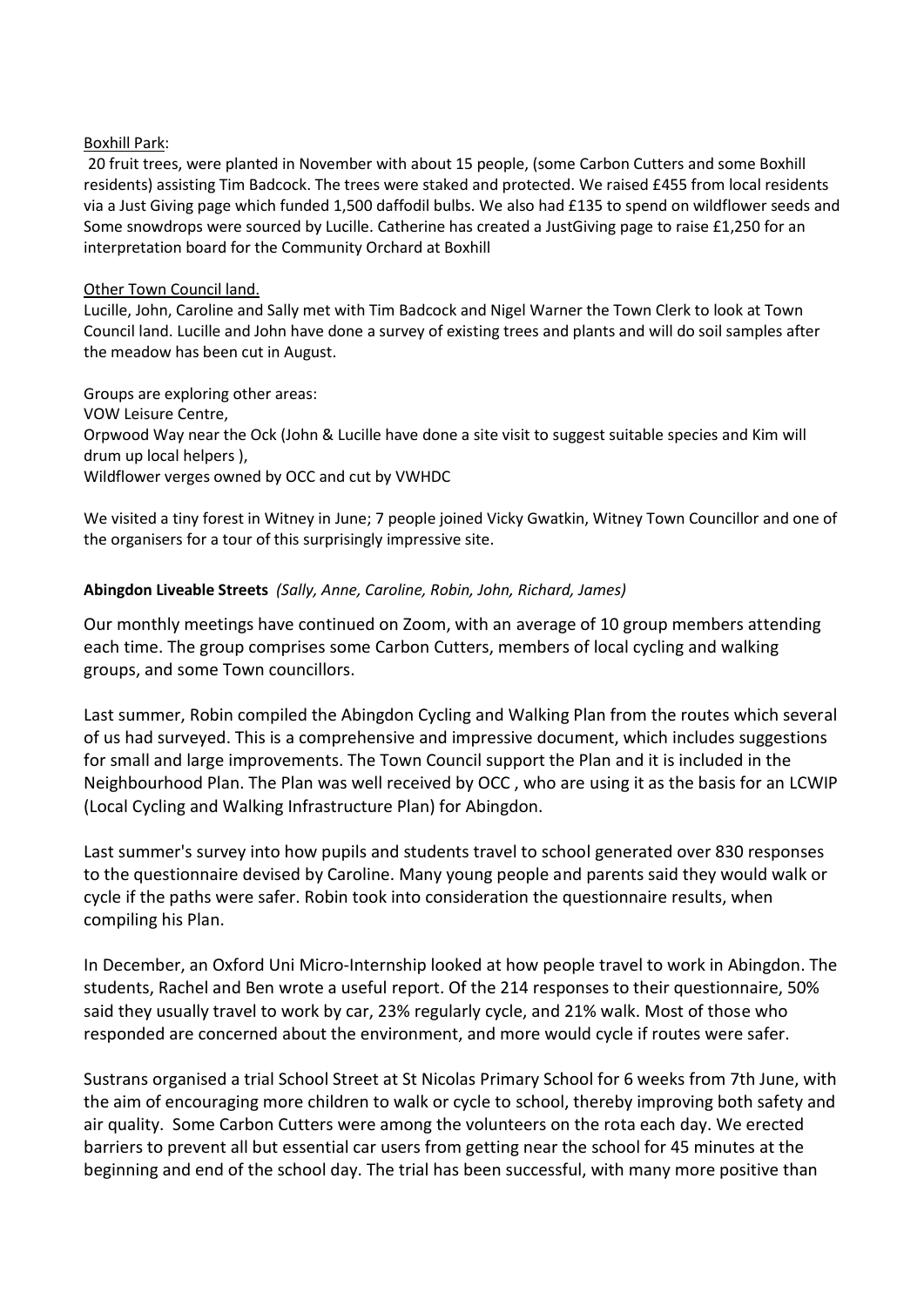negative comments. Hopefully the scheme will continue in September for 18 months, organised by the school itself.

ALS has asked the Council to consider a 20mph speed limit for traffic along Stert St, High St and Stratton Way: this is being considered by the Town's Traffic Advisory Cttee. There is also a Community Speed Watch on Ock St.

#### **ACC Talks**

**About Greening Your Home:** Geordie Stewart from Cosy Homes, "Solar Streets" with Andy Tunstall, Guy Matthews – Installing a heat pump, Tom Draper-Rodi "Bright Green Ideas Swap", James Wigmore and Susie Howard on composting and wormeries at St Eths

**ACC Micro-internship students:** Emily Passmore, "The Carbon Footprint of Money" and Luke Hatton, "How to Remedy our Travel Emissions".

**Other topics:** XR Abingdon: Michelle Charlesworth & Jenny Hirst and A Climate Emergency Centre for Abingdon? Speakers from Space Generators

### **The Town Council**

#### The Neighbourhood Plan process

Members of ACC had a video conference with Richard Eastham, Abingdon Town Council's neighbourhood planning consultant on 18 May. Richard explained that the plan is useful for defining the use of land and buildings within the town area –features that would require planning permission to change their use. The Draft Plan has been published on the town website

#### Green Scrutiny Committee

We liaise with Town Councillors, and John, Richard and Anne attended the monthly meetings of the Green Advisory and Scrutiny Committee. On 13 July Michelle and Pippa to presented about One Planet Abingdon.

#### **Spring into Cosy Homes**

Anne has had an assessment on her house - it is not cheap - all levels of the Whole House Plan would have cost over £60,000. Work has started including Cavity Wall insulation, Internal Wall insulation in other parts eg above bay windows, and also underfloor insulation where there are raised wooden floor boards. Anne and Richard are very pleased with the contractor's work and the oversight by Cosy Homes. The Green Homes grant was poorly administered and has now been cancelled altogether. However, for those interested in installing an Air Source Heat Pump, there is still a Renewable Heat Incentive Grant, available until March 2022. John has also had an assessment including thermal imaging has had a report and recommendations for actions e.g. new patio doors, Solar Panels, insulation, and is deciding which to go ahead with. John plans to pay for his own improvements without waiting for a grant.

#### **Climate & Ecological Emergency Bill Alliance (CEE Bill**).

We joined in the Autumn and Caroline, Anne, Lucille & Sally recorded a 3-minute video in support of an upcoming on-line meeting. Sally & Caroline attended the meeting on Zoom, which was attended by Layla Moran and Anneliese Dodds.

#### **Abimeds**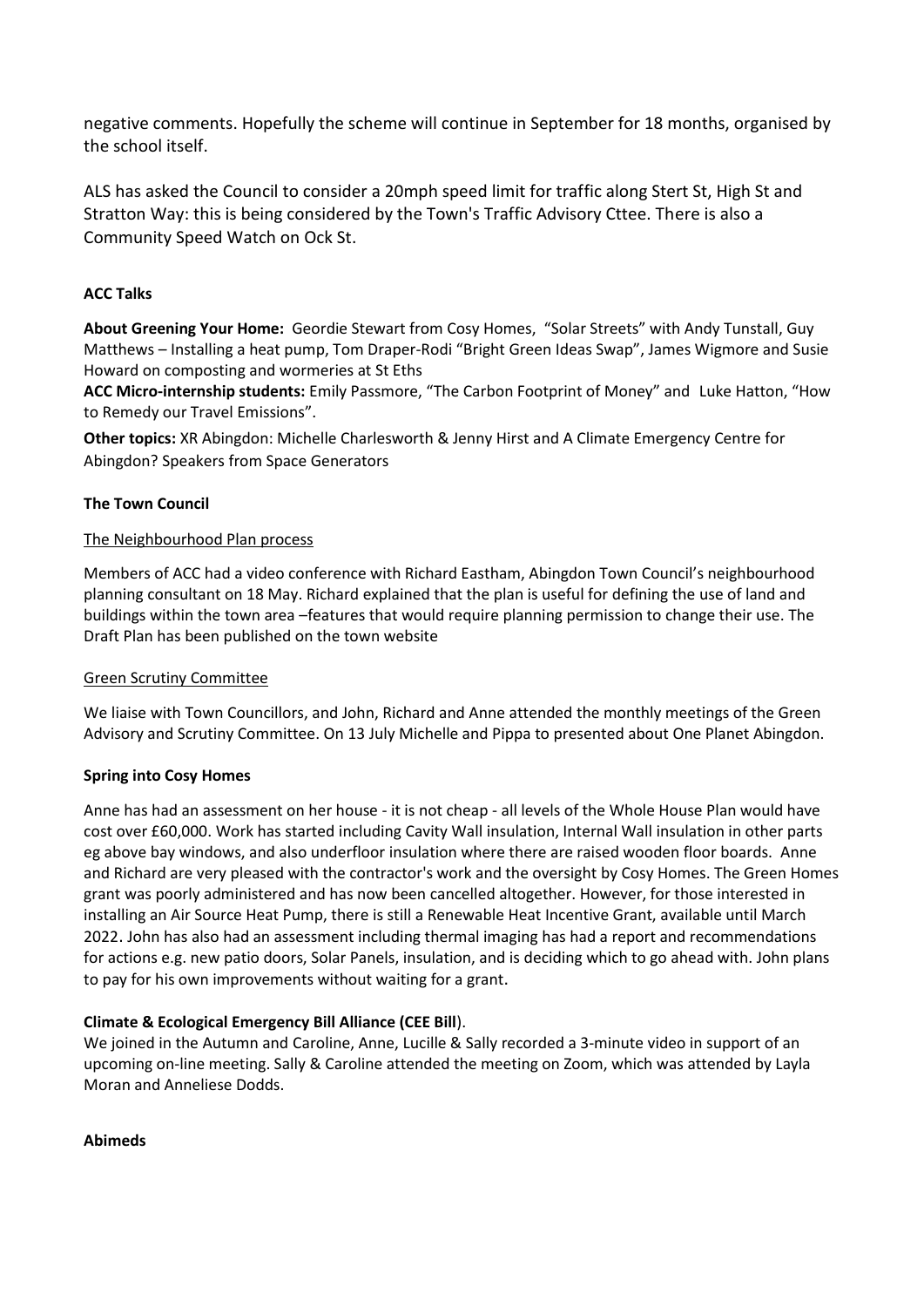AbiMeds, the community medicine bicycle delivery scheme set up and coordinated by Clive Elsmore and Hester Hand, first tested its delivery service on the 8th of April. 50 volunteers including delivery cyclists, hub medicine organisers and phone responders ensured the delivery of medicines to vulnerable people shielding from Covid-19. Their efforts were greatly appreciated by the community, protected patients and pharmacists from Covid-19, and saved many miles of car journeys.

#### **Climate Emergency Centre.**

To be called **"**One Planet Abingdon" has a steering group of 14 representing ACC, XRA, Added Ingredients, Stonehill, Bioabundance and Oxford Wood Recycling.

#### **Climate Hustings**

Held on Zoom on 28th April, for the County Council Elections. The Hustings were organised collaboratively by Carbon Cutters, XR Abingdon, and 3 members of Youth Strike. A representative from each of the 4 main political parties took part, answering the Climate Emergency - related questions which had been prepared in advance. 55 people took part in the Zoom audience; it was interesting to hear the Candidates' proposals for actions on environmental issues

#### **Collaborations/ Links**

CAG (Lucille is our representative), Oxford University, Abingdon Green Party, Friends of the Earth, Stonehill Community Garden, Oxford Food Bank, VWHDC, Friends of Abingdon, Abingdon Chamber of Commerce, Low Carbon Hub (Richard is our representative).

Contact list membership figures – currently 613 on our email list.

#### **Social Media**

The newsletter is issued in January, April, July and October.

**The ACC** Facebook group is seeing many posts and views.

The website is managed by Clive

*ACC officers are very grateful for the hard work and support of the members of the core group who meet on the first Wednesday of each month to plan activities and the wider group of other members who are involved in looking after the bee beds, the Wild Flower maze, Edible Abingdon beds, Caldecott Meadow, juicing apples, Plastics etc.* 

 *Caroline Townsend July 2021*

Officers for the year 2020-21:

Chair: Caroline Townsend

Secretary: Sally Reynolds

Treasurer: Sam Bradley for 2020, then Tom Draper-Rodi from 2021